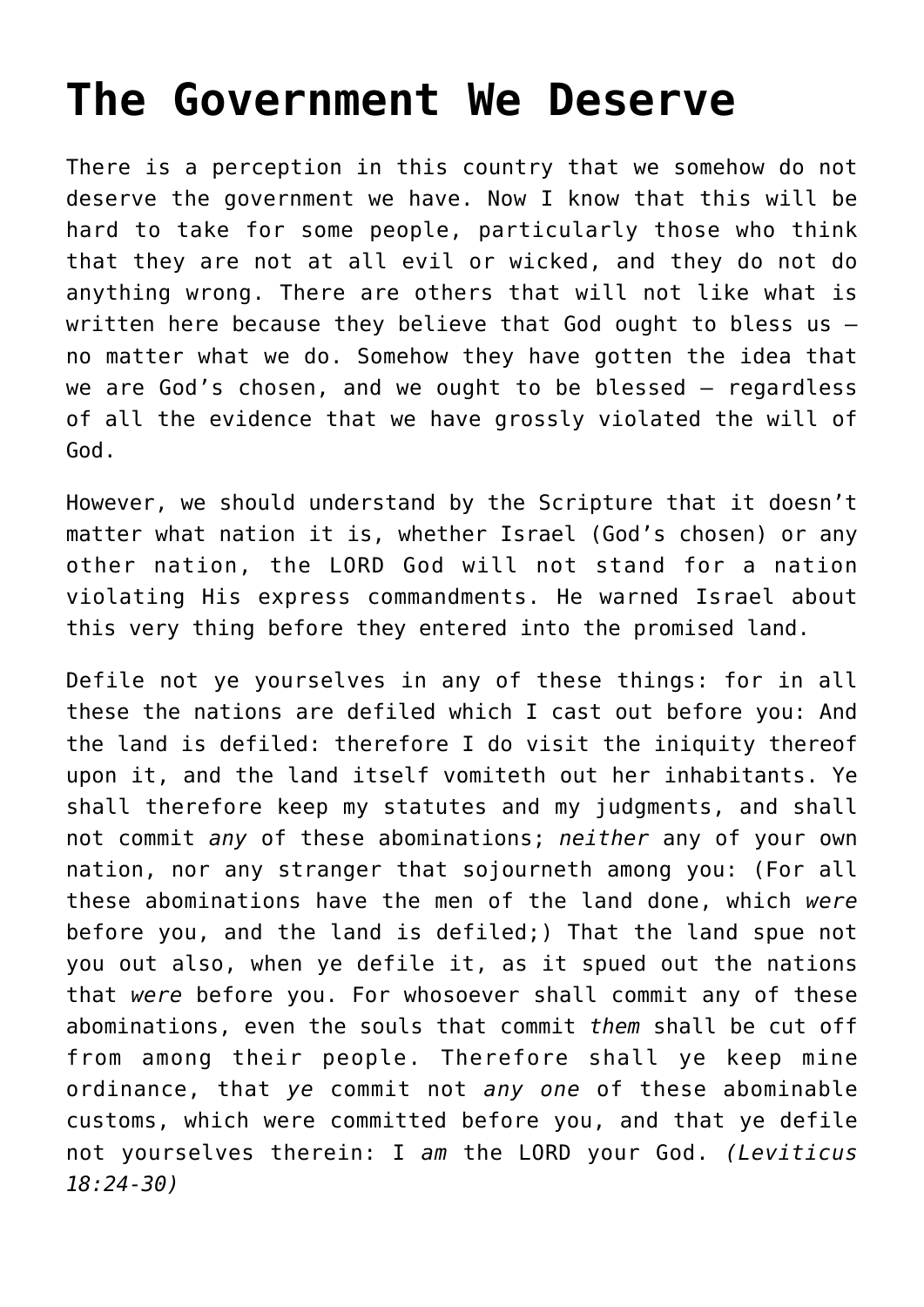Of course, if you have read the Bible, you should know full well what happened to Israel when they did these exact things – they also were spued out of the land. We should also know that the Lord gave Israel wicked rulers that matched the hearts of the vast majority of the people.

So there is no misunderstanding, I don't like the situation in this country at all, and I don't like it that our government acts unlawfully the vast majority of the time. Nonetheless, I know of a surety the reason for this is that we, as a people, are also unlawful, wicked and evil. The LORD God has given this nation the government it has earned. If the people of this country (particularly those who call themselves Christians) would actually repent and turn back to following the Bible as written and not as they interpret it, then the Lord could actually bless us and we would have a right government again. But, as long as the people of this country want to play games with God like apostate Israel did, we cannot expect to have a righteous and good government. Moreover, the longer Americans, and Christians in particular deny it and resist what the Lord is plainly showing this nation, the worse it is going to get — until America either repents, or is destroyed.

Honestly, at this point I really don't care if people get mad or don't like what I say, I know it is the truth and it is fully in accordance with the word of God. I know full well it makes people incredibly uncomfortable to even entertain the thought that we have the Government we have because we are the way we are. However, all that those who rant and rave and refuse to acknowledge their culpability in this mess are doing is condemning themselves. If they would actually read the Bible they would find Romans 13:1-7, which was written during the reign of Nero, one of the most corrupt rulers of all time.

Let every soul be subject unto the higher powers. For there is no power but of God: the powers that be are ordained of God. Whosoever therefore resisteth the power, resisteth the